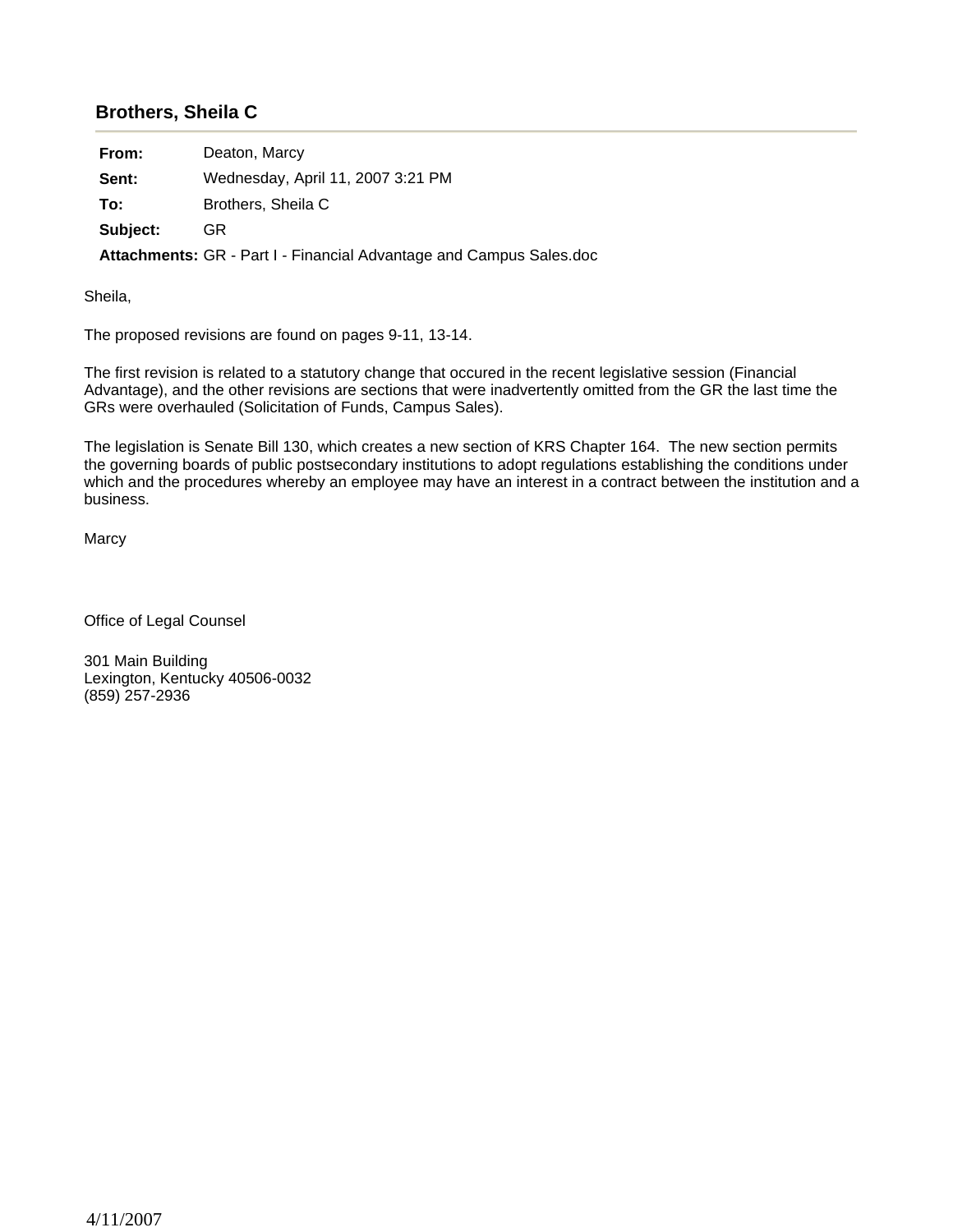an informed judgment about a particular activity and require appropriate oversight, limitations, or prohibitions in accord with this policy. It is important to remember that each relationship is different, and many factors often will need to be considered to determine whether a conflict of interest exists.

### (k) Auditing Services

To effectively discharge their fiduciary and administrative responsibilities, the University's administration and the Board of Trustees are assisted by internal and external (independent) auditing services. These services provide independent, objective assurances and consulting services with respect to evaluating risk management, control, and governance processes. It is a violation of University policy to mislead or give false information to or intentionally omit material facts from internal or external (independent) auditor(s).

### (l) Financial Advantage

Members of the University community must exhibit personal integrity, honesty and responsibility in all actions. Official position or office shall not be used to obtain financial gain or benefits for oneself or members of one's family or business associates. Any action that creates the appearance of impropriety should be avoided. Except as specifically approved by the Board, pPurchases and contracts shall not be made with an employee of the University of Kentucky for any item of supply, equipment, or service, nor may an employee have any interest, directly or indirectly, in any purchase made by the University of Kentucky (*Business Procedures Manual B.2.C*). An indirect interest may be defined as a real or perceived use of a university position or office with respect to a purchase or contract, leading to financial or other benefits to the individual or a member of his or her family. An indirect interest includes situations where a business owned or controlled by a family member does business with the University area where the employee is assigned.

An employee seeking approval under this section shall first make an application to the University Ethics Committee by submitting in writing a full disclosure of all aspects of his or her relationship with the contracting company or business. The Ethics Committee shall make a recommendation to the President who shall forward to the Board the Committee's recommendation together with his or her recommendation. In recommending approval of a contractual relationship, the Committee shall determine that:

- 1. the contractual relationship is in the best interest of the University;
- 2. the employee has taken whatever actions are necessary to avoid any conflict of interest or any appearance of a conflict of interest;
- 3. if the conflict is subject to the provision of KRS Chapter 45A, the employee's contract shall be the lowest price bid or otherwise provides the best value to the University;
- 4. the employee's interest in the contract does not present a conflict with he employee performing the duties of his or her job; and,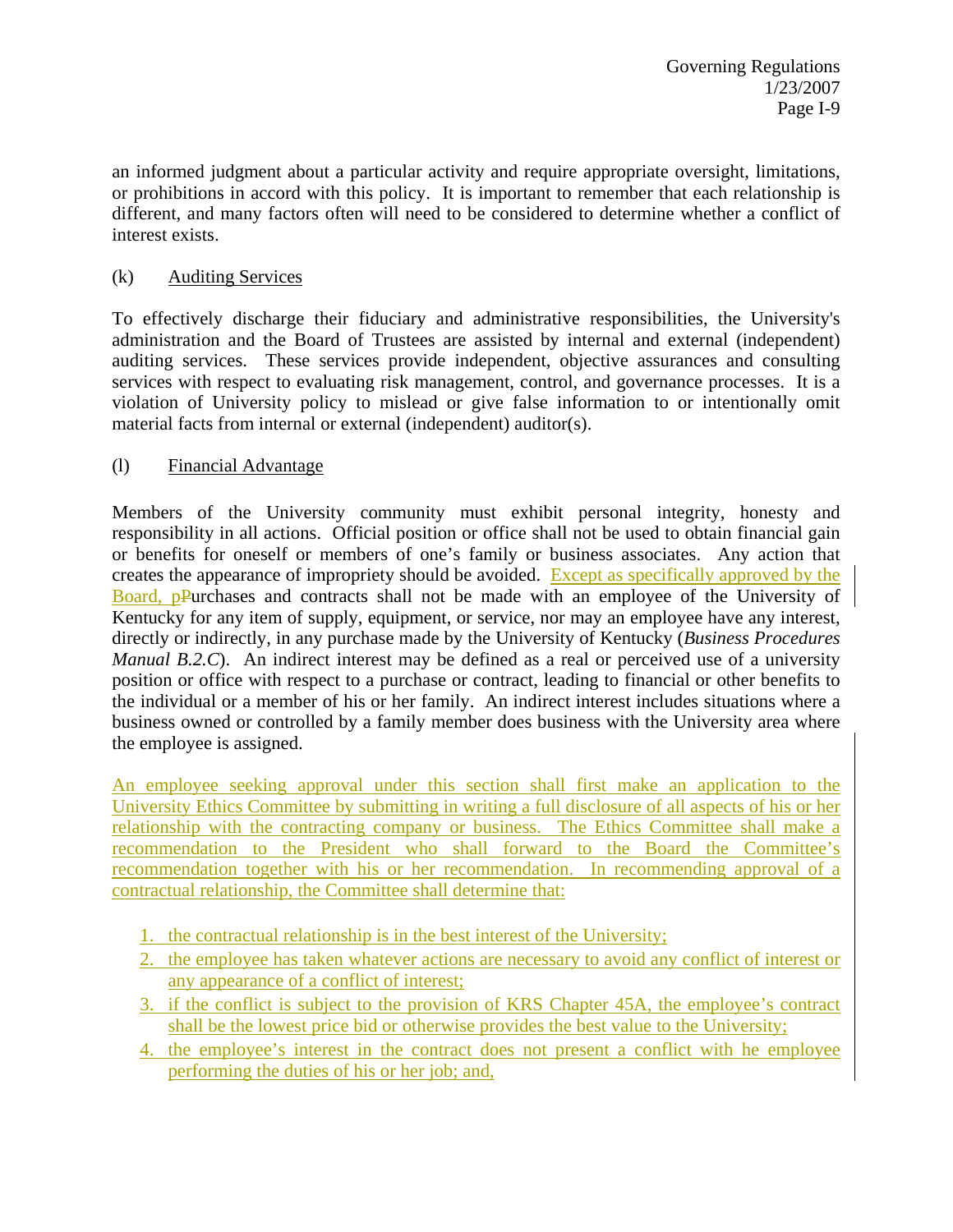5. the nature of the contract and the nature of the employee's interest in the contract or business shall be fully disclosed to the University community by as broad communications as feasibly possible.

Action taken by the Board shall be in open session, by affirmative vote. The action item shall fully disclose the nature of the conflict, and the reasons for the action.

### (m) Acceptance of Gifts or Benefits

University members' decisions and actions should be based on the best interest of the University. No member should accept any type of reward, monetary or non-monetary, if there is an explicit or implicit assumption that influence has been exchanged for the favor. When no favor is asked for or gained, gifts of nominal value or moderate acts of hospitality, such as meals, in relation to one's position with the University may be accepted. The following guidelines should be observed:

- Gifts or acts of hospitality valued up to \$50 annually from any one source need not be reported
- Gifts or acts of hospitality valued between \$50 to \$200 should be reported to the supervisor prior to acceptance
- Acts of professionally related hospitality above \$200 must be specifically justified and reported through the chain of command. Written approval for acceptance must be provided by the Provost or executive vice president, in advance.
- Individuals may not accept gifts valued above \$200. These gifts or benefits acknowledged and accepted on behalf of the University should be directed to the Executive Vice President for Finance and Administration, where they can be acknowledged and accepted on behalf of the University.

## (n) Clarifications and Reporting Violations

Like all policies, this policy could not possibly cover all possible situations. When any doubt about the propriety of an action exists, the University's policy requires a full and frank disclosure to an appropriate individual with sufficient authority to address the matter. For interpretation, counsel or advice regarding this policy, contact the Office of Legal Counsel.

3. University members are expected to report violations of this policy to an appropriate individual. The University will not tolerate any retaliation against a University member who makes a good faith report of a violation.

## E. Kentucky Ethics Statutes

1. Unless specifically approved by the Board, nNo employee of the University shall be directly or indirectly interested in any contract with the University for the sale of property, materials, supplies, equipment, or services, with the exception of compensation to the two (2)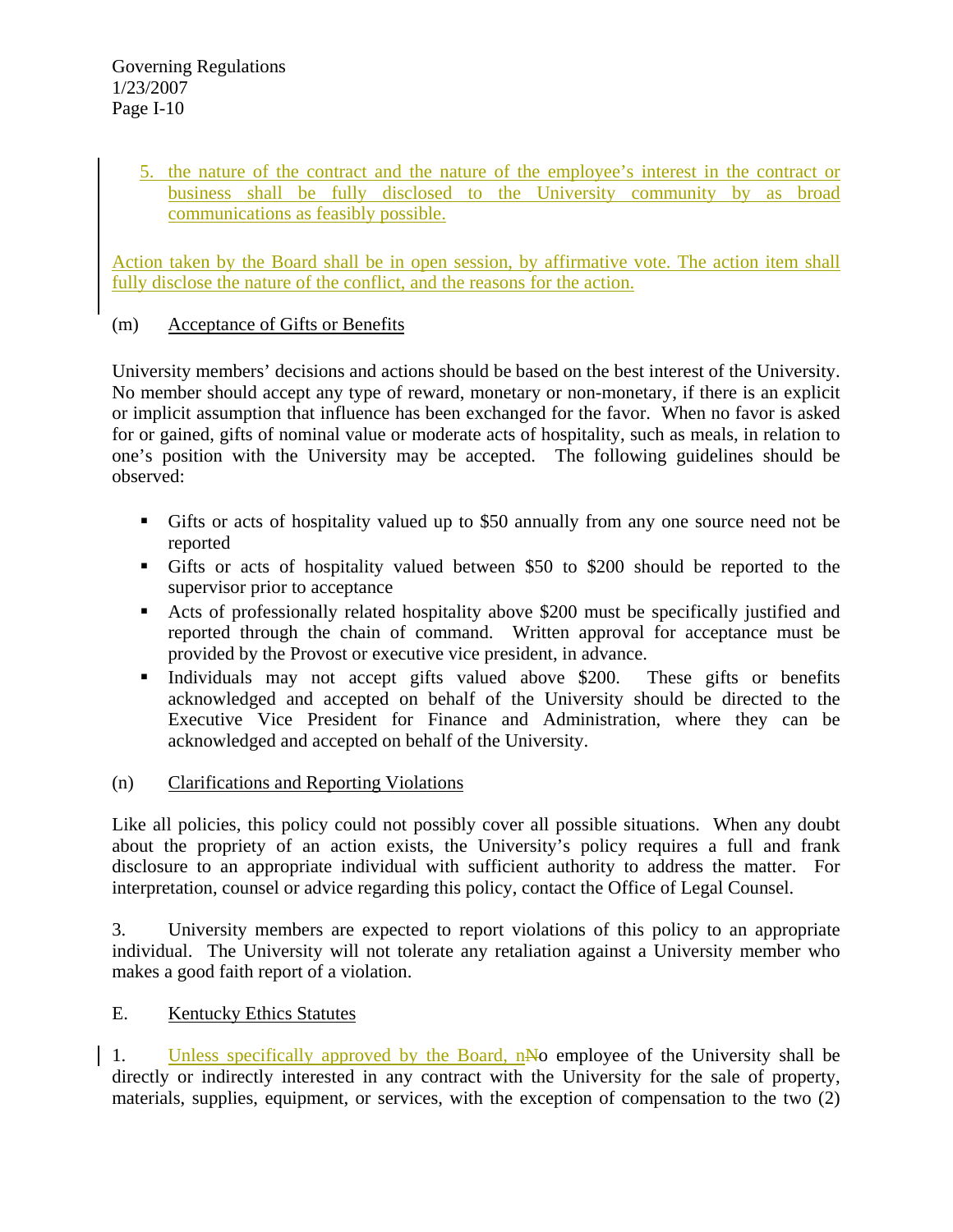faculty members and the one (1) staff employee who are members of the Board of Trustees. (KRS 164.131)

2. No member of a board of trustees shall have an interest in any contract with a state university unless such contract shall have been subjected to competitive bidding in compliance with KRS Chapter 45A, unless such trustee shall have been the lowest bidder and unless such trustee shall have first notified in writing the remaining members of the board, and to the newspaper having the largest circulation in the county in which the state university is located, of his intention to bid on such contract. (KRS 45A.340(45A.340(7))

# F. Diversity

The University is committed to diversity as a vital characteristic of an optimal education and workplace. The University maintains a firm conviction that it must strengthen the diversity of its communities, support free expression, reasoned discourse and diversity of ideas; and take into account a wide range of considerations, including but not limited to, ethnicity, race, disability, and sex, when making personnel and policy decisions. The University is committed to periodically evaluating progress made toward diversity and to communicating the results of such evaluations. Based upon these assessments, the University will give diversity factors consideration to ensure achievement of its mission of instruction, research and service and gain the broadest benefits for the University community.

## G. Shared Governance

The diverse expertise collectively available to the University in its faculty, administration, staff employees, and students is a valuable resource. The University as a whole will be able to function at maximum effectiveness where there is an environment in which the sharing of this expertise is valued and promoted. If this expertise is shared, it will enable policy-makers at every level of the organization to make better decisions. To achieve this objective in an environment of shared governance, faculty bodies and administrators will reciprocally solicit and utilize the expertise of the other as each makes decisions in their respective areas of policymaking authority. Through these empowering processes of shared governance, the administration, faculty members, staff employees and students all share the responsibility of attainment of the University's goals.

## H. Civic Responsibility of the Individual

In their roles as citizens, staff employees and faculty members have the same freedoms as other citizens, without institutional censorship or discipline, although they should be mindful that accuracy, forthrightness, and dignity befit their association with the University. (Also see D., above.) When staff employees or faculty members speak or write as citizens, they should indicate that they are not speaking for the University.

## I. Order of Communication and Reports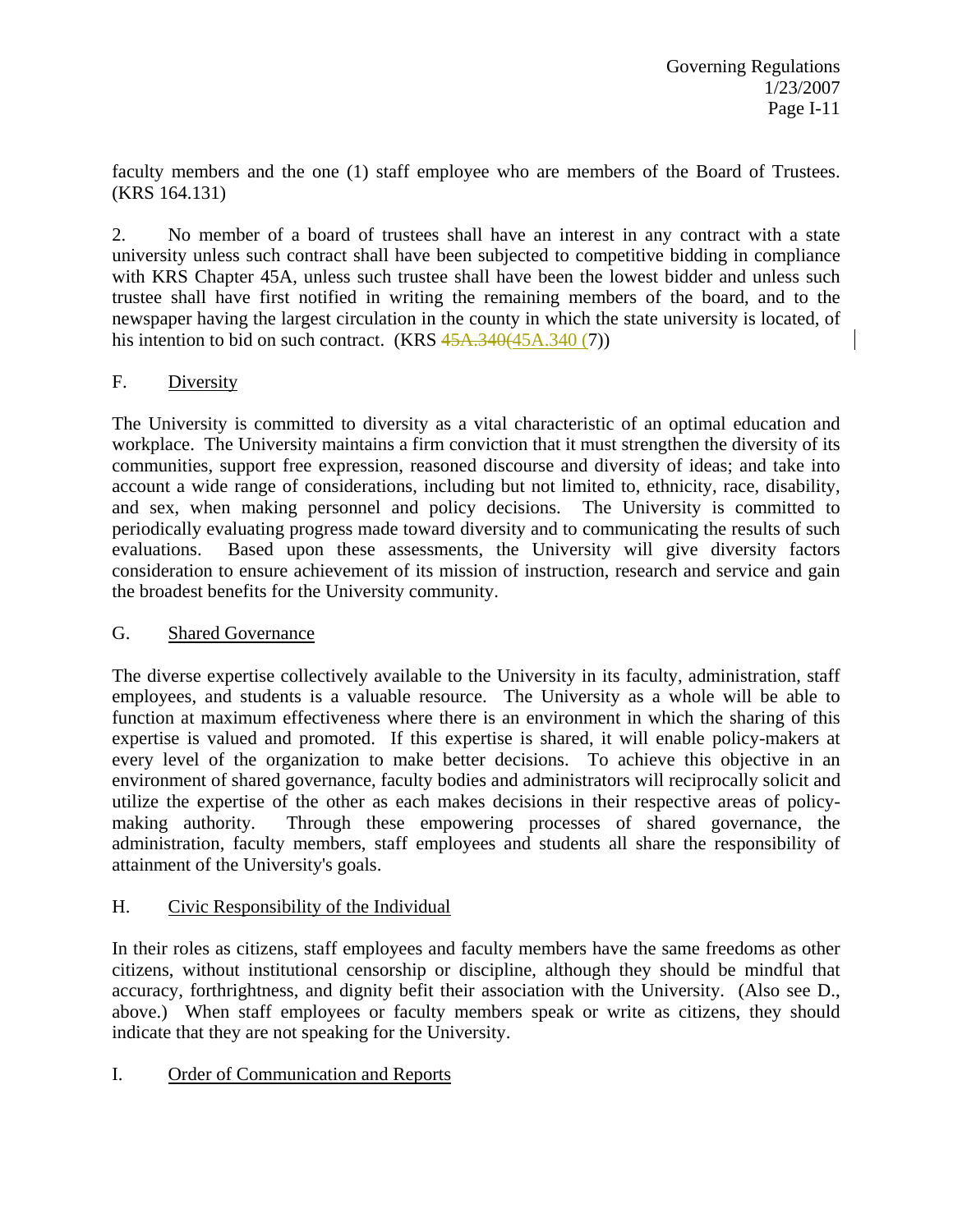University facilities may be used by registered student organizations for meetings with a candidate or candidates for public office when meetings are open in attendance to students, faculty members, and staff employees of the University.

In accordance with the Constitution of the Commonwealth of Kentucky, the decisions of the United States Supreme Court, and the opinions of the Office of the Attorney General to the Commonwealth of Kentucky, University facilities shall not be used to advance or inhibit religion.

### L. Smoke-Free Policy

Kentucky Revised Statute 61.165 requires the Board of Trustees to adopt a written policy related to smoking in buildings owned, operated, or under the jurisdiction of the University. Smoking is generally prohibited in all University owned, operated, leased or controlled buildings, and enclosed walkways or bridges. Smoking is also prohibited within a reasonable distance from building entrances, exits, air intake ducts, and windows. The President is delegated authority to promulgate an appropriate *Administrative Regulation*.

### M. Solicitation of Funds

Various charitable organizations desire, from time to time, to conduct on-campus solicitations of contributions from faculty and staff. These charitable solicitations are generally carried out (1) through use of University mail service, (2) through use of University email systems, and (3) through access to the payroll deduction system.

The University does not intend to convert its mail service, its email systems, or its payroll process into either a limited or unlimited public forum, but prefers to maintain its systems as a non-public forum.

The following criteria will be applied by the President in determining which, if any, charitable agencies will be permitted to engage in the on-campus solicitation of faculty and staff:

- 1. Whether the charity maintains an affirmative action plan.
	- 2. In cases where access to the payroll deduction is involved, whether the charity can demonstrate that at least thirty percent of the on-campus, University employees have given to the charity in four out of five years or that thirty percent of the oncampus, University employees intend to give to the charity in the current year.
	- 3. In cases of federated or "umbrella" charities, whether the charity provides a health or human service in Fayette County or the University and the extent of such service in the local area.
	- 4. Whether the charity maintains a local office or service center.

5. Whether the charity maintains a reasonable ratio (not more that 15% for administration and fund raising) of administrative expenses to program expenses.